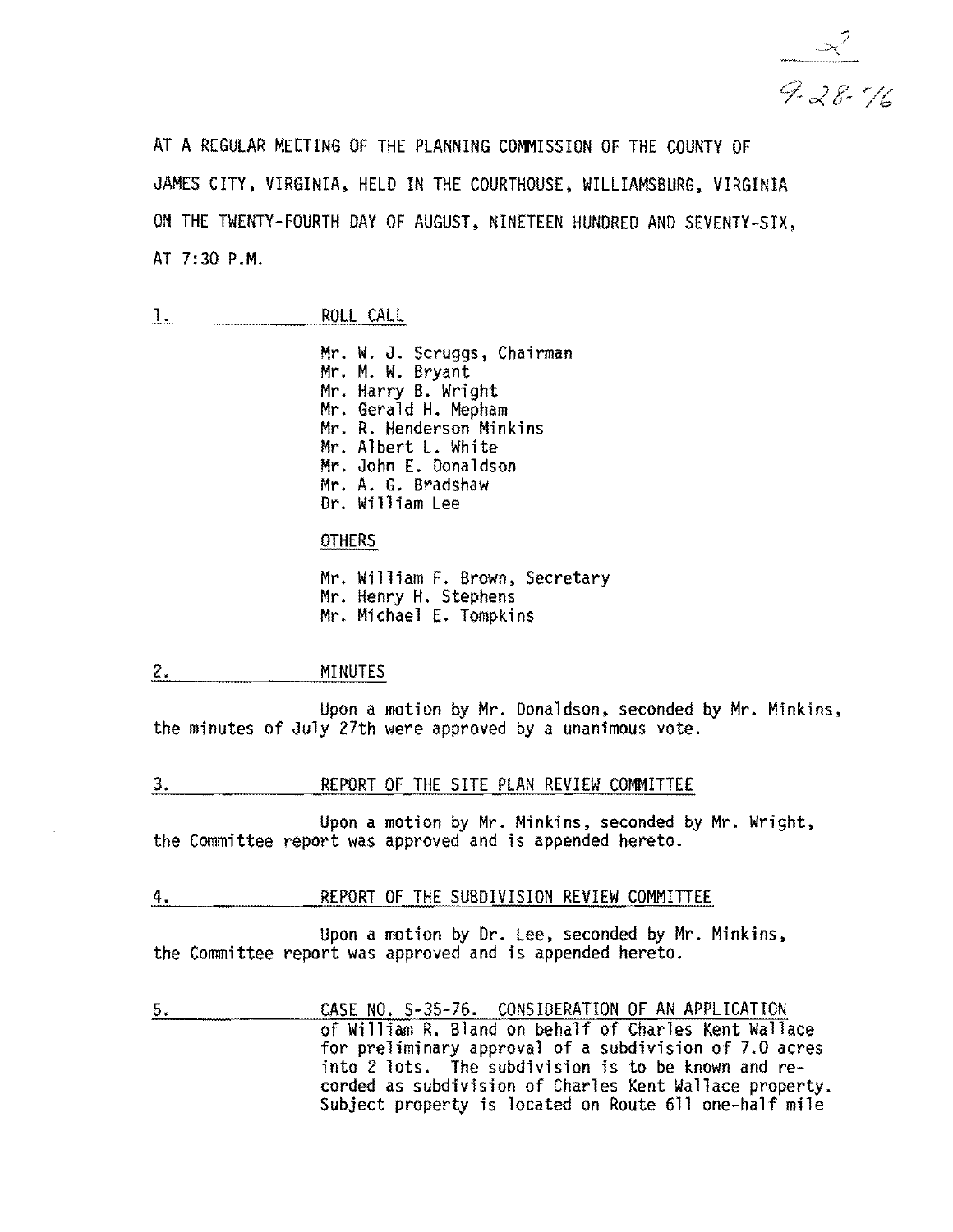more or less west of the intersection with Route 614, and is further identified as part of parcel 63 on James City County Real Estate Tax Map 15. An exception is requested from the requirement for road frontage.

Upon a motion by Mr. White, seconded by Mr. Mepham, the Commission by unanimous vote denied the request for an exception.

6. CASE NO. Z-8-76. PUBLIC HEARING ON AN APPLICATION of Rae Ann Necessary on behalf of Pearle B. Miller for rezoning of a lot from Industrial General (M-2) to Limited Industrial (M-l). Subject property is located on Route 60, one mile east of the Williamsburg Pottery and is further identified as the property of Pernille G. Benson Estate designated on the James City County Real Estate Tax Map 15 as parcel 88.

Mr. Brown explained the background of Case No. Z-8-76 and the staff's position on the case.

Mr. Scruggs opened the public hearing of Case No. Z-8-76, however no one spoke.

The public hearing was closed.

Upon a motion by Mr. White, seconded by Mr. Mepham,<br>the Commission by unanimous vote recommended to the Board of Supervisors<br>approval of the rezoning request.

7. CONSIDERATION OF A DATE FOR A PUBLIC HEARING OF CASE No. Z-13-76. An application of Charles T. Lewis for rezoning of several parcels of land totaling 14.31 acres from Residential Limited (R-2) to Multifamily Residential (R-5). Subject property is located on Longhill Road (Rt. 612) and is further identified as parcels 4B, 4C, and (2) 7 on James City County Real Estate Tax Map 20.

Upon a motion by Mr. Minkins, seconded by Or. Lee, the Commission set September 28th as the date for a public hearing of Case No. Z-13-76.

7A. CONSIDERATION OF A DATE FOR A PUBLIC HEARING OF CASE No. Z-16-76. An application of Philip O. Richardson for rezoning of part of a parcel of land totaling approximately 22 acres from Limited Residential (R-2) to Multifamily Residential (R-5). The property is located on Longhi11 Road (Rt. 612) and is further identified as parcel 54 on James City County Real Estate Tax Map 20.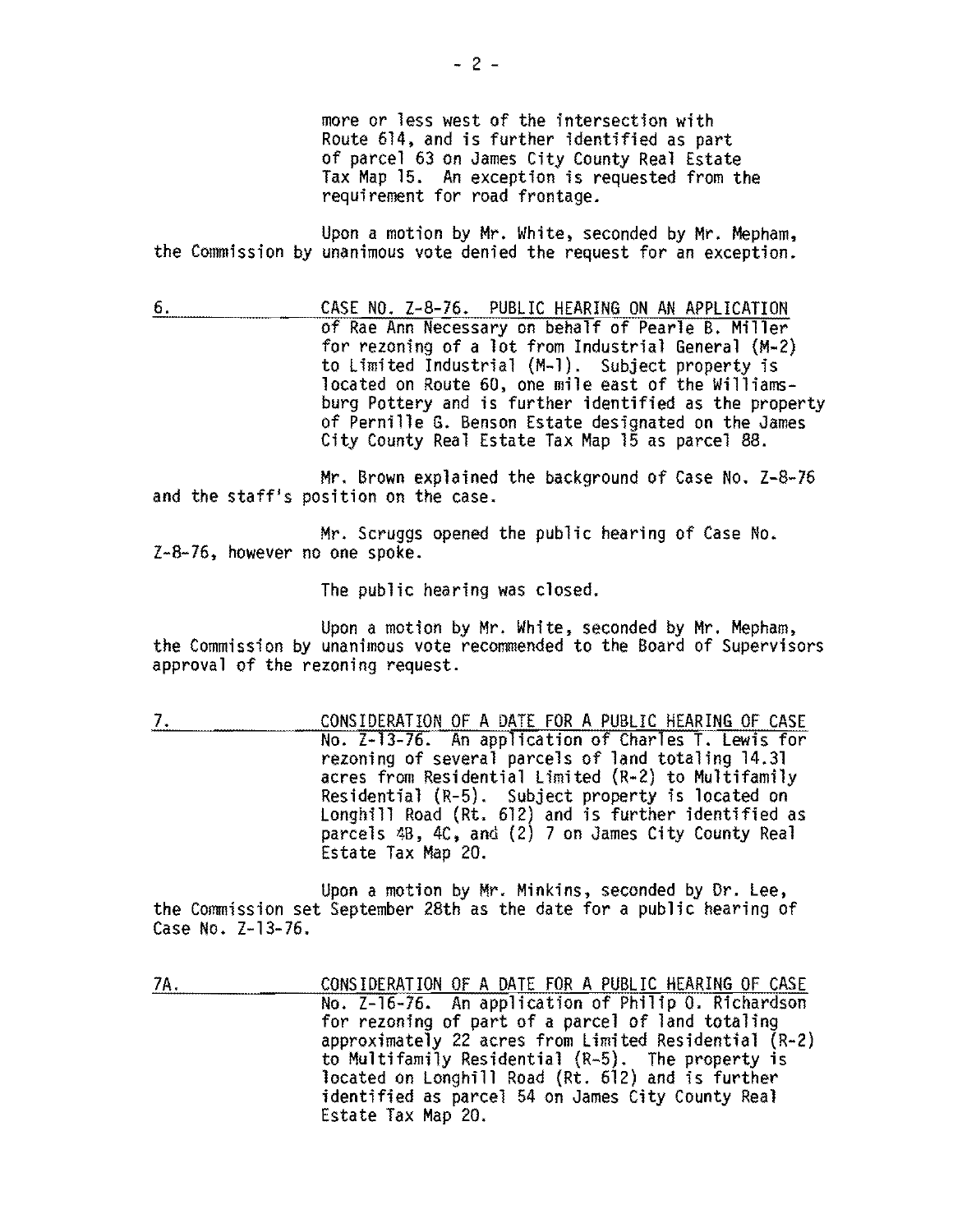Upon a motion by Mr. Minkins, seconded by Dr. Lee, the Commission set September 28th for a public hearing of Case No.  $Z-16-76.$ 

8. CASE NO. Z-11-76. PUBLIC HEARING ON AN APPLICATION of Alvin P. Anderson on behalf of Elizabeth N. Vaiden for rezoning a parcel from Agricultural Limited (A-2) to Residential Agriculture (R-6). Subject property is located on Route 615 and is further identified as parcel 78 on James City County Tax Map 25.

Mr. Brown explained the background of this case and the staff's position.

Mr. Scruggs opened the public hearing of Case No.

 $Z-11-76$ .

No one spoke.

The public hearing was closed, and upon a motion by<br>Mr. Mepham, seconded by Mr. White, the Commission unanimously recommended to the Board of Supervisors the approval of the rezoning request.

9. CASE NO. Z-12-76. PUBLIC HEARING ON AN APPLICATION of Robert S. Hornsby for rezoning of one parcel from Residential Limited (R-2) to General Business (B-1). Subject property is located at the intersection of Rt. 612 and 658. The property is further identified as part of parcel 54 on James City County Real Estate Tax Map 20.

Mr. Brown explained the background of Case No. Z-12-76 and the staff's position.

Mr. Scruggs opens the public hearing of Case No. Z-12-76, however no one spoke.

The public hearing was closed.

After a brief discussion. Dr. Lee introduced a motion to recommend approval of the rezoning. Mr. Bryant seconded the motion, and the Commission by unanimous vote approved the motion.

10. PUBLIC HEARING ON CASE NO. Z-14-76. AN ORDINANCE TO amend Chapter 20, Zoning. of the Code of the County of James City, Article VIII, Special Regulations for Exterior Signs, by repealing the present Article VIII in its entirety and adopting a revised Article VIII.

Mr. Scruggs opened the public hearing of Case No. Z-14-76. however. no one spoke.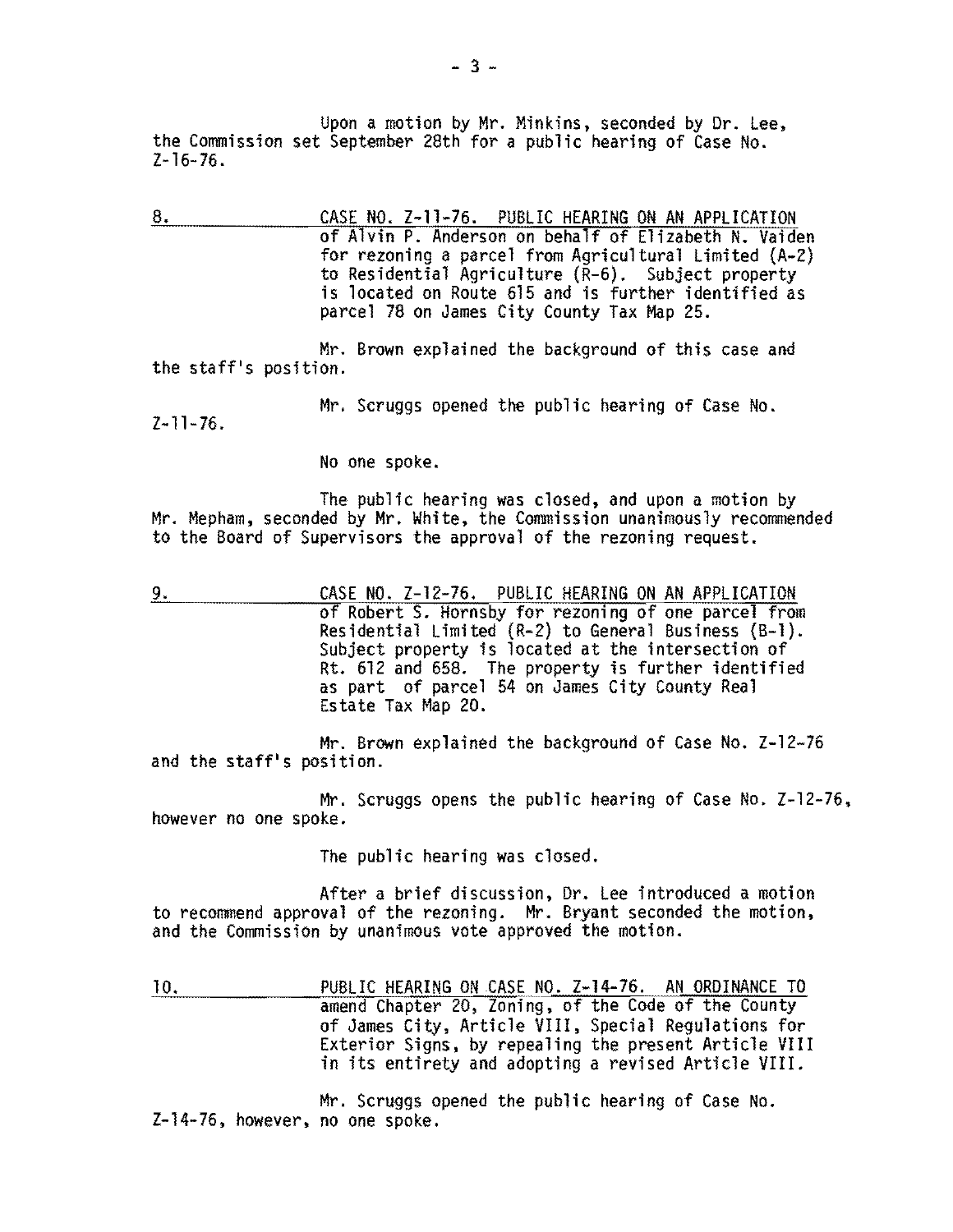The public hearing was closed.

After a brief discussion it was decided to delay<br>discussion of this case until other agenda items had been acted upon.

- 11. CASE NO. SP-49-73. (REVISED). REQUEST OF BUSCH Properties to amend the final plans for Winster Fax townhouses.
- 12. CASE NO. SP-44-73. (REVISED). REQUEST OF BUSCH<br>Properties to amend the final plans for Littletown Ouarter, cluster homes.

Items 11 and 12 were considered simultaneously.

After a brief discussion on the procedure for review of changes in a R-4 district and a brief explanation of these particular cases by Mr. Brown, Mr. White introduced a motion to approve the requested revisions of both cases. Mr. Wright seconded the motion. The Commission voted unanimously to approve the motion.

- 13. MR. GARLAND WOODDY, THE COUNTY FIRE MARSHAL PRESENTED to the Commission a report of the status, plans, and programs for expanding the Fire Department. Mr. Wooddy explained the coordination and cooperation which the Fire Department had with neighboring jurisdictions and the coming independence of the Department from Williamsburg. A brief discussion followed Mr. Wooddy"s presenta-<br>tion between Mr. Wooddy and several Commission members.
- 14. CONSIDERATION OF A DATE FOR PUBLIC HEARING OF CASE NO. Z-15-76. Amendments to the text of the A-l and A-2 Districts.

Upon a motion by Mr. White, seconded by Mr. Wright,<br>September 28th was set for a public hearing of Case No. Z-15-76.

15. CASE NO. Z-14-76. WORKSESSION.

Mr. Scruggs opened a worksession on this case to amend the James City County Zoning Ordinance in regards to the regulations of signs.

Mr. White pointed out that the amendments did not change the general intent of the ordinance and would allow more flexibility.

Mr. Brown explained a staff memo which recommended approval of the changes.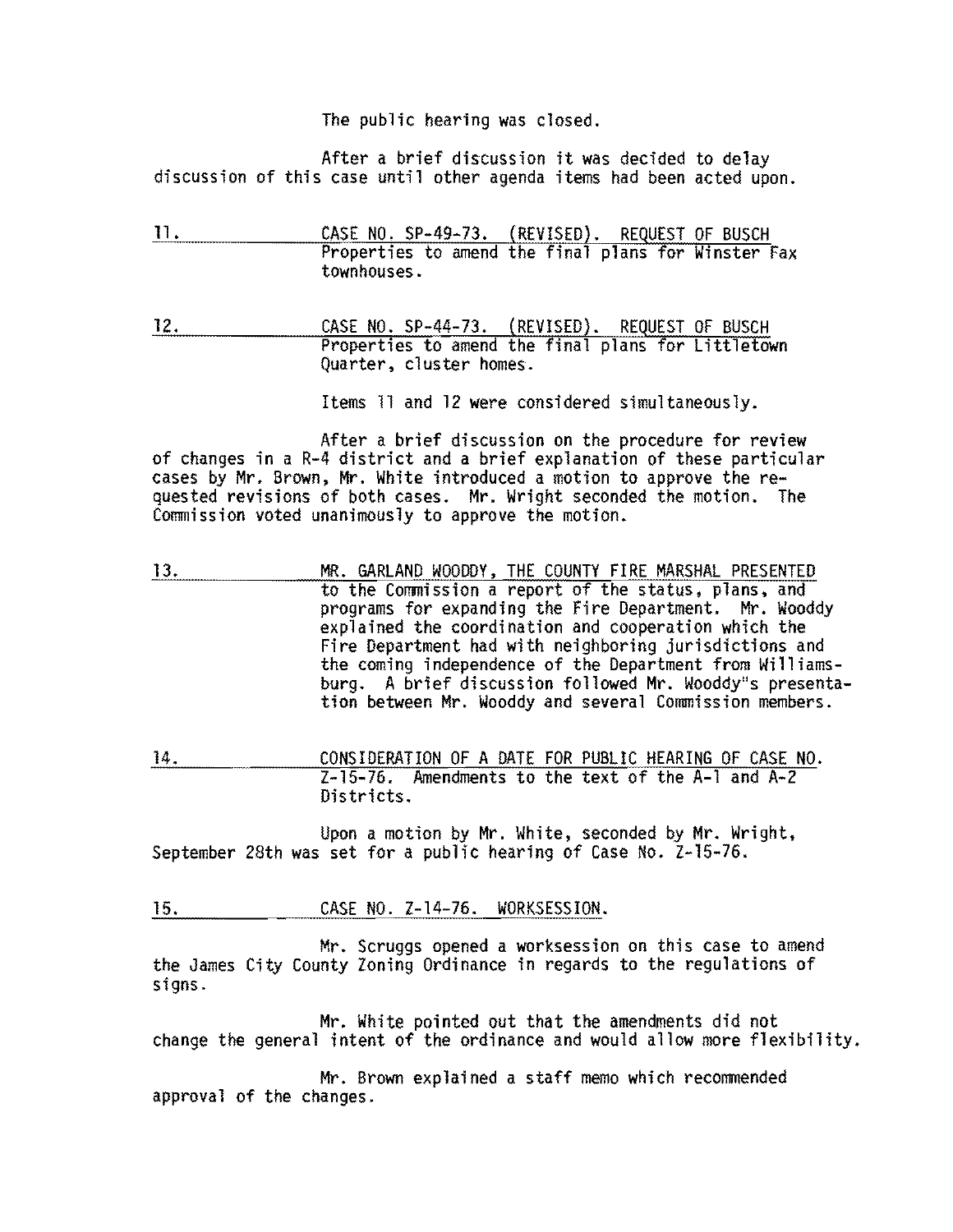Mr. Scruggs pointed out that the amendments would allow the Planning Commission to grant exceptions to the ordinances which he felt was a good change.

Mr. Bryant stated that he needed more time to study the amendments and that he was not ready to vote on them.

Upon a motion by Mr. White, seconded by Mr. Mepham,<br>the Commission,by a roll call vote, recommended to the Board of Supervisors approval of the amendments as presented.

> Mr. Scruggs - Yea Mr. White - Yea Mr. Donaldson - Not Present<br>Mr. Bradshaw - Yea Mr. Bryant - Abstain Mr. Donaldson<br>Mr. Wright - Yea Mr. Bradshaw -<br>Mr. Mepham - Yea Dr. Lee - Yea  $Mr.$  Mepham  $-$  Yea Mr. Minkins - Abstain

16. ADJOURNMENT

There being no further business to come before the Commission, the meeting was adjourned.

William F. Brown **Secretary**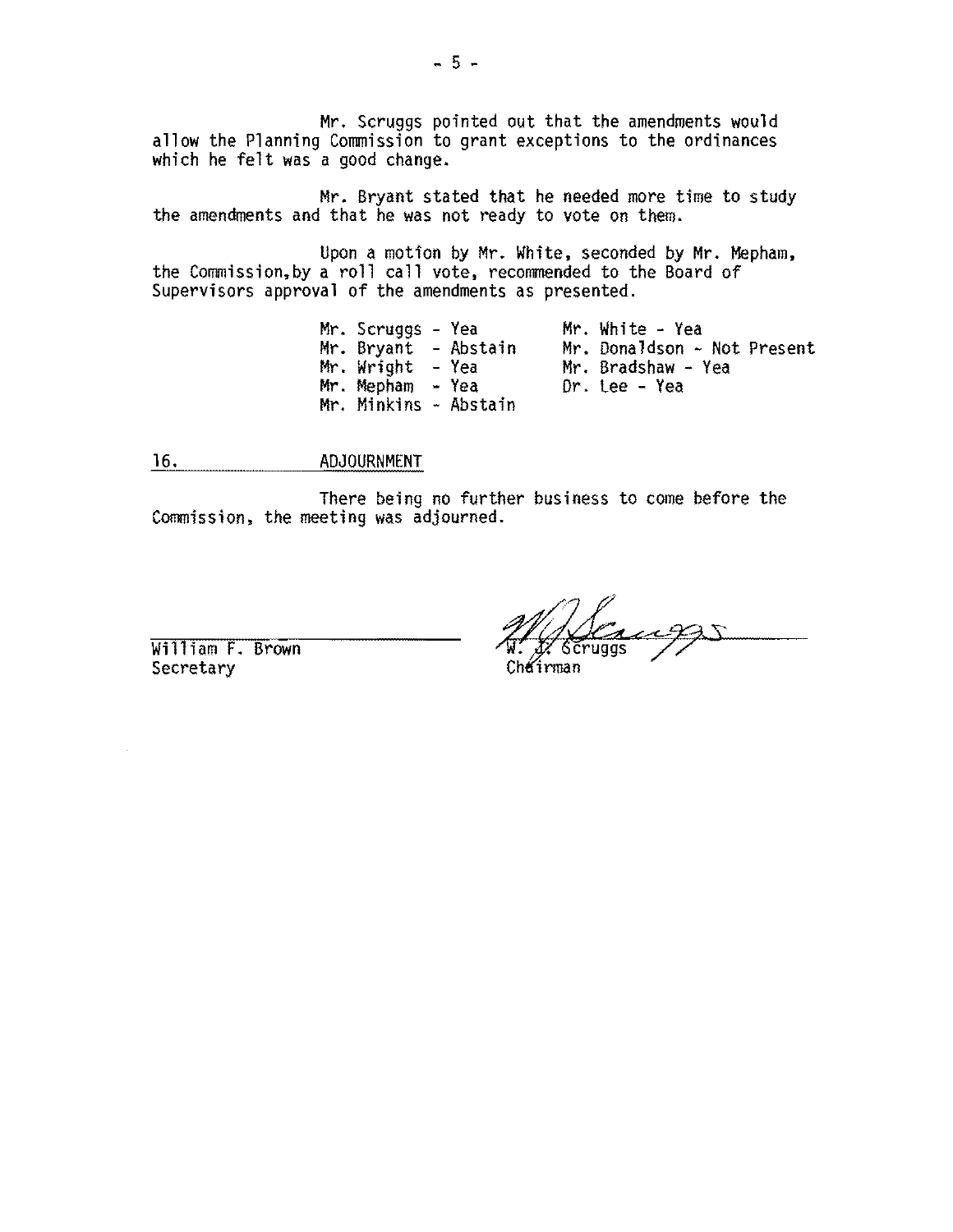$\frac{4}{8.24}$ 

## SUBDIVISION REVIEW COMMITTEE REPORT

#### AUGUST 1976

#### A. PENDING PRELIMINARY APPROVAL

- 1. Case No. S-36-76. An application by Roger D. Spearman on behalf of Myrtle Iris Broxton for preliminary approval of a subdivision of 2.58 acres into three lots. The subdivision is to be known and recorded as Broxton Subdivision. Subject property is located on Route 603 one-half mile north of the intersection with Route 645, and is further identified as all of parcel 46 on James City County Tax Map<br>No. 21.
- 2. Case No. S-35-76. Charles Kent Wallace
- 3. Case No. 5-15-76. Claude Nelson
- 4. Case No. S-37-76. An application of Robert Saunier Hornsby in behalf of self and his brothers, Bruce R. and Jonathan B. Hornsby, behalf of self and his brothers, Bruce R. and Jonathan B. Hornsby. for preliminary approval of a subdivision of several acres into two lots. The subdivision is to be known and recorded as Robert S., Bruce R. and Jonathan B. Hornsby Subdivision. Subject property is located in a presently undeveloped section of Windsor Forest at the end of Kensington Court and is further identified as part of parcel 53 on James City County Real Estate Tax Map No. 20.

# B. PRELIMINARY APPROVAL

- 1. Case No. S-17-76. The Foxes Elizabeth N. Vaiden (3-11-76)
- 2. Case No. S-20-76. Green Swamp Richard Austin
- 3. Case No. S-22-76. Heath Lloyd D. & Joyce N. Larson (4-27-76)
- 4. Case No. 5-32-75. Rosalie Estates Nicole, Ltd. (6-17-76)
- .5. Case No. 5-30-76. Cooke Subdivision Larry Cooke (7-22-76)
- 6. Case No. 5-31-76. North Cove Donald G. Hunter (7-22-76)
- 7. Case No. S-32-76. Williamsburg Investors, Ltd. (6-17-76)

# C. FINAL APPROVAL BY AGENT

- 1. Case No. 5-33-76. Hezekiah B. Frazier, Jr. (8-10-76)
- 2. Case No. S-34-76. Windsor Forest-Section 2A Heritage Development, Inc. (7-30-76)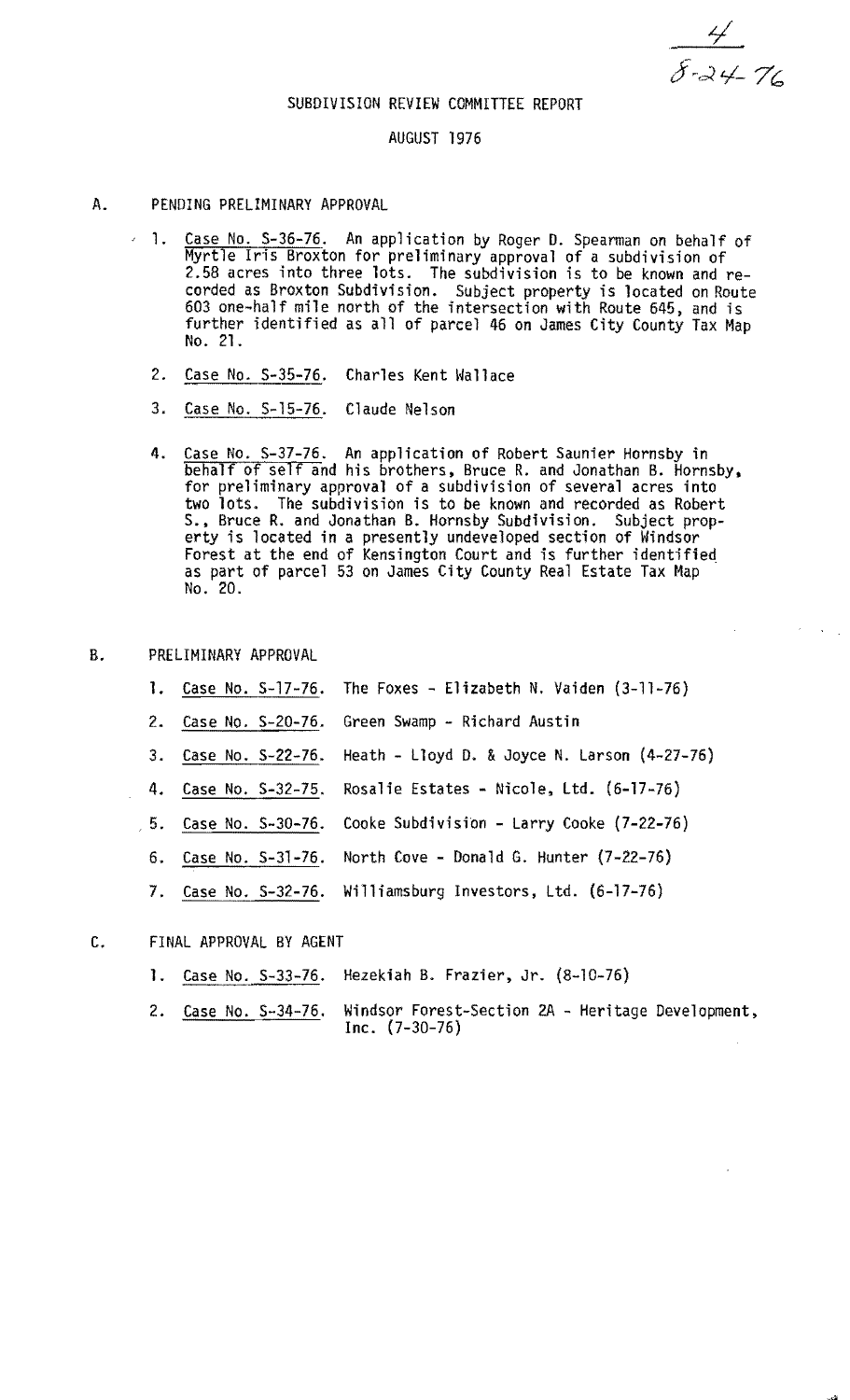$\frac{3}{8}-\frac{3}{24}-\frac{7}{6}$ 

# SITE PLAN REVIEW COMMITTEE REPORT

## AUGUST 1976

- A. PENDING PRELIMINARY APPROVAL
	- 1. SP-29-76 Conceptual Preliminary Site Layout/Plan -<br>E. H. Saunders (Rt. 5)
	- 2. SP-30-76 Toano Amoco/Market Hornsby Oil Co. (Rt. 60W)
	- 3. SP-35-76 An application by J. F. Phillips, Jr., on behalf of Chesapeake & Potomac Telephone Company for prelim inary approval of a site of .947 acres containing a No. 2 ESS Switching Office. The project is to be known as C &P Telephone Building, Lightfoot. Va. Subject property is located 1,172 feet north of the intersection of Rt. 60 and Rt. 614, and is further identified as part of parcel 41 on James City County Tax Map No. 15.

# B. PENDING FINAL APPROVAL

| 1.             | $SP-3-76$      | Motel - Williamsburg Investors, Ltd. (Rt. 60E)<br>$(2 - 17 - 76)$                                                                                                                                                                                                                                                                                                                                                                                |
|----------------|----------------|--------------------------------------------------------------------------------------------------------------------------------------------------------------------------------------------------------------------------------------------------------------------------------------------------------------------------------------------------------------------------------------------------------------------------------------------------|
| $\mathbf{2}$ . | $SP-11-76$     | Five Forks Business and Professional Center -<br>William H. Phillips, Jr. (Rt. 5) (4-13-76)                                                                                                                                                                                                                                                                                                                                                      |
| 3.             | $SP-15-76$     | Conference/Meeting Room Addition - Fort Magruder<br>Quality Inn (Rt. $60E$ ) (4-13-76)                                                                                                                                                                                                                                                                                                                                                           |
| 4.             | $SP-16-76$     | Wiener King and Shop - G Square, Inc. (Rt. 60E)<br>$(4-13-76)$                                                                                                                                                                                                                                                                                                                                                                                   |
| 5.             | $SP-18-76$     | Addition to Five Forks Body Shop - George Woodson<br>$(Rt. 5) (4-13-76)$                                                                                                                                                                                                                                                                                                                                                                         |
| б.             | $SP-20-6$      | Kingsmill Substation Addition VEPCO (Rt. 60E)<br>$(5 - 11 - 76)$                                                                                                                                                                                                                                                                                                                                                                                 |
| 7.             | $SP - 21 - 76$ | Peanut Processing Plant - Philip Richardson (Rt. 615)<br>$(5-11-76)$                                                                                                                                                                                                                                                                                                                                                                             |
| 8.             | $SP-24-76$     | Kingsmill H & I Quarterpath Trace Busch Properties,<br>$Inc. (5-11-76)$                                                                                                                                                                                                                                                                                                                                                                          |
| 9.             | $SP-31-76$     | Raleigh Square Apartments - Joseph Terrell (Rt. 5)<br>$(7 - 13 - 76)$                                                                                                                                                                                                                                                                                                                                                                            |
| 10.            | $SP-27-73D$    | Revised. Consideration of an application of Busch<br>Gardens for amendment of approved final site plan<br>SP-27-73D. The site contains 15.7 acres containing<br>Busch Gardens Administrative Center and Parking Lot.<br>The subject property is located on Route 60 East and<br>is further identified as part of parcel 43 on James<br>City County Real Estate Tax Map 34.                                                                       |
|                | $11.$ SP-31-74 | Consideration of an application of Woodson, Littlepage<br>& DeYoung, Inc. on behalf of the Trustees for Little<br>Zion Baptist Church for preliminary approval of a site<br>of 1.4 acres containing a church. The project is to<br>be known as Little Zion Baptist Church. Subject prop-<br>erty is further identified as all of parcel 34 on<br>James City County Real Estate Tax Map 34.                                                       |
| 12.            | $SP-33-76$     | Consideration of an application of Woodson, Littlepage<br>& DeYoung, Inc. on behalf of Southland Corporation for<br>preliminary approval of a site of 1.3 acres containing<br>a retail food service store. The project is to be<br>known as 7-Eleven Store. The subject property is lo-<br>cated at the intersection of Rt. 31 and Rt. 681 and is<br>further identified as all of lot I double circle 1 on<br>James City Real Estate Tax Map 31. |